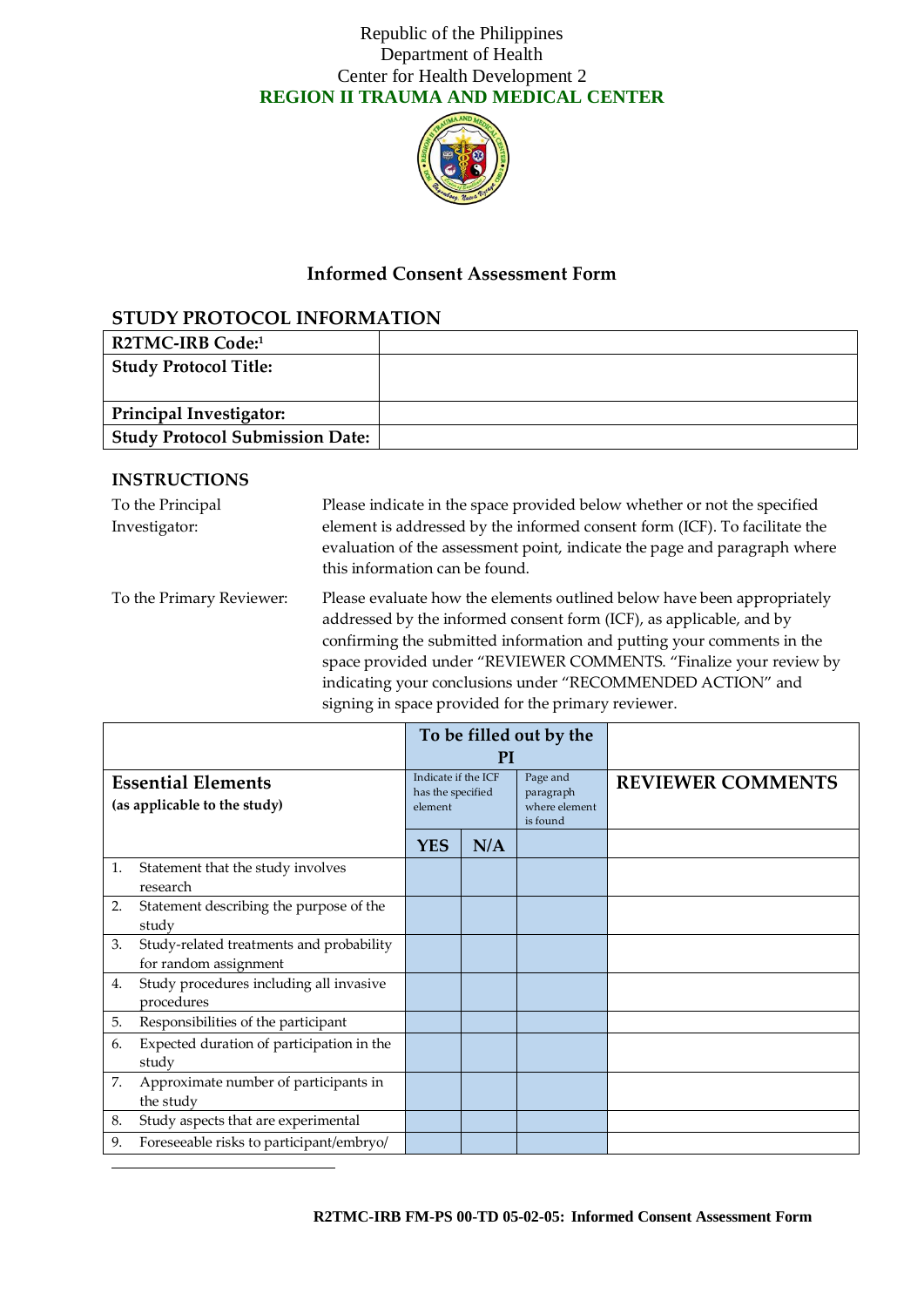

| fetus/nursing infant; including pain,          |  |  |
|------------------------------------------------|--|--|
| discomfort, or inconvenience associated        |  |  |
| with participation including risks to          |  |  |
| spouse or partner;                             |  |  |
| 10. Risks from allowable use of placebo (as    |  |  |
| applicable)                                    |  |  |
| 11. Reasonably expected benefits; or absence   |  |  |
| of direct benefit to participants, as          |  |  |
| applicable                                     |  |  |
| 12. Expected benefits to the community or to   |  |  |
| society, or contributions to scientific        |  |  |
| knowledge                                      |  |  |
| 13. Description of post-study access to the    |  |  |
| study product or intervention that have        |  |  |
| been proven safe and effective                 |  |  |
| 14. Alternative procedures or treatment        |  |  |
| available to participant                       |  |  |
| 15. Compensation or insurance or treatment     |  |  |
| entitlements of the participant in case of     |  |  |
| study-related injury                           |  |  |
| 16. Anticipated payment, if any, to the        |  |  |
| participant in the course of the study;        |  |  |
| whether money or other forms of                |  |  |
| material goods, and if so, the kind and        |  |  |
| amount                                         |  |  |
| 17. Compensation (or no plans of               |  |  |
| compensation) for the participant or the       |  |  |
| participant's family or dependents in          |  |  |
| case of disability or death resulting from     |  |  |
| study-related injuries                         |  |  |
| 18. Anticipated expenses, if any, to the       |  |  |
| participant in the course of the study         |  |  |
| 19. Statement that participation is voluntary, |  |  |
| and that participant may withdraw              |  |  |
| anytime without penalty or loss of             |  |  |
| benefit to which the participant is            |  |  |
| entitled                                       |  |  |
| 20. Statement that the study monitor(s),       |  |  |
| auditor(s), the R2TMC-IRB Ethics Review        |  |  |
| Panel, and regulatory authorities will be      |  |  |
| granted direct access to participant's         |  |  |
| medical records for purposes ONLY of           |  |  |
| verification of clinical trial procedures      |  |  |
| and data                                       |  |  |
| 21. Statement that the records identifying the |  |  |
| participant will be kept confidential and      |  |  |
| will not be made publicly available, to        |  |  |
| the extent permitted by law; and that the      |  |  |
| identity of the participant will remain        |  |  |
|                                                |  |  |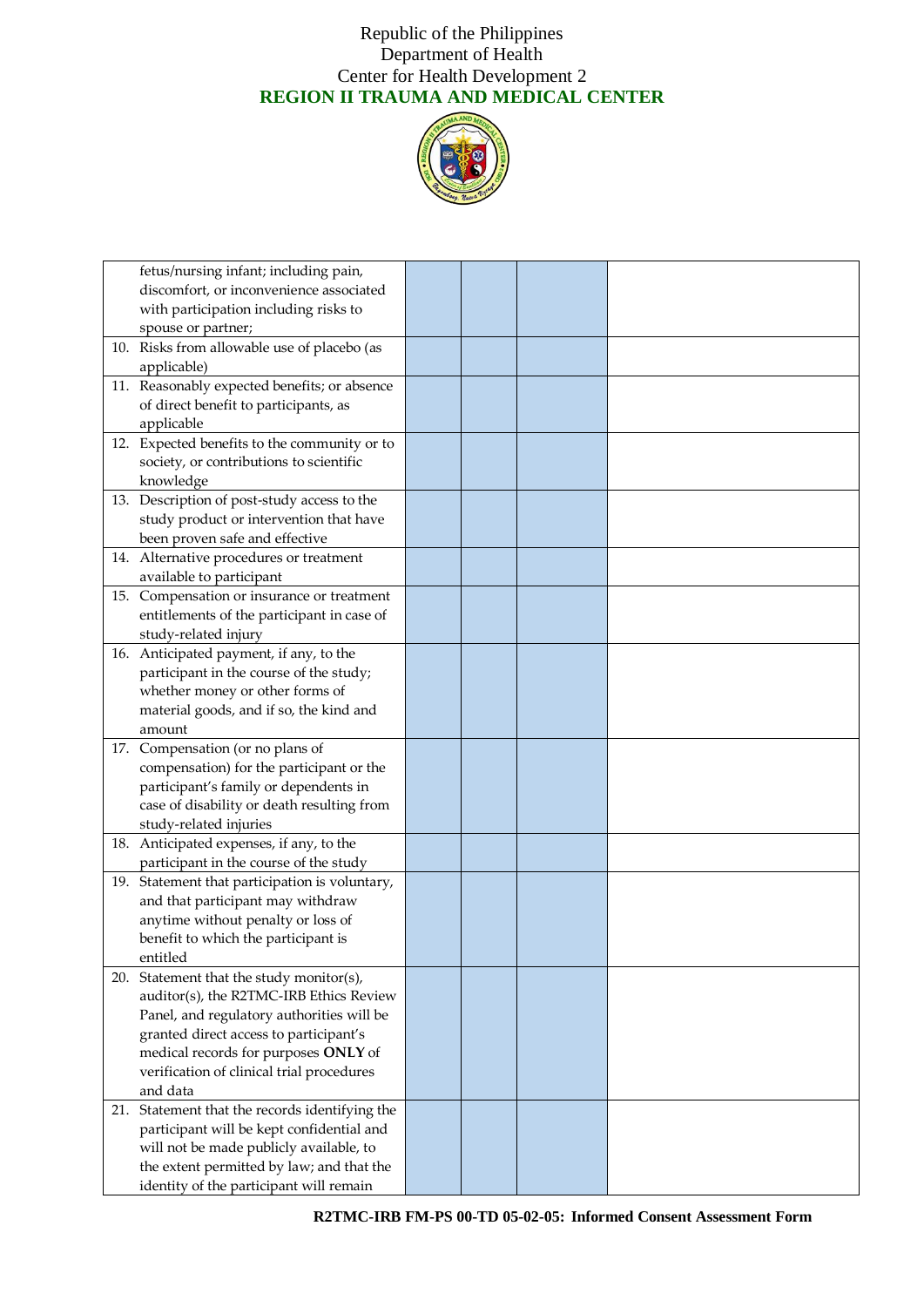

| confidential in the event the study results    |  |  |
|------------------------------------------------|--|--|
| are published; including limitations to        |  |  |
| the investigator's ability to guarantee        |  |  |
| confidentiality                                |  |  |
| 22. Description of policy regarding the use of |  |  |
| genetic tests and familial genetic             |  |  |
| information, and the precautions in place      |  |  |
| to prevent disclosure of results to            |  |  |
| immediate family relative or to others         |  |  |
| without consent of the participant             |  |  |
| 23. Possible direct or secondary use of        |  |  |
| participant's medical records and              |  |  |
| biological specimens taken in the course       |  |  |
| of clinical care or in the course of this      |  |  |
| study                                          |  |  |
| 24. Plans to destroy collected biological      |  |  |
| specimen at the end of the study; if not,      |  |  |
| details about storage (duration, type of       |  |  |
| storage facility, location, access             |  |  |
| information) and possible future use;          |  |  |
| affirming participant's right to refuse        |  |  |
| future use, refuse storage, or have the        |  |  |
| materials destroyed                            |  |  |
| 25. Plans to develop commercial products       |  |  |
| from biological specimens and whether          |  |  |
| the participant will receive monetary or       |  |  |
| other benefit from such development            |  |  |
| 26. Statement that the participant or          |  |  |
| participant's legally acceptable               |  |  |
| representative will be informed in a           |  |  |
| timely manner if information becomes           |  |  |
| available that may be relevant to              |  |  |
| willingness of the participant to continue     |  |  |
| to participation                               |  |  |
| 27. Statement describing access of             |  |  |
| participant to the result of the study         |  |  |
| 28. Statement describing extent of             |  |  |
| participant's right to access his/her          |  |  |
| records (or lack thereof vis à vis pending     |  |  |
| request for approval of non or partial         |  |  |
| disclosure)                                    |  |  |
| 29. Foreseeable circumstances and reasons      |  |  |
| under which participation in the study         |  |  |
| may be terminated                              |  |  |
| 30. Sponsor, institutional affiliation of the  |  |  |
| investigators, and nature and sources of       |  |  |
| funds                                          |  |  |
| 31. Statement whether the investigator is      |  |  |
| serving only as an investigator or as both     |  |  |